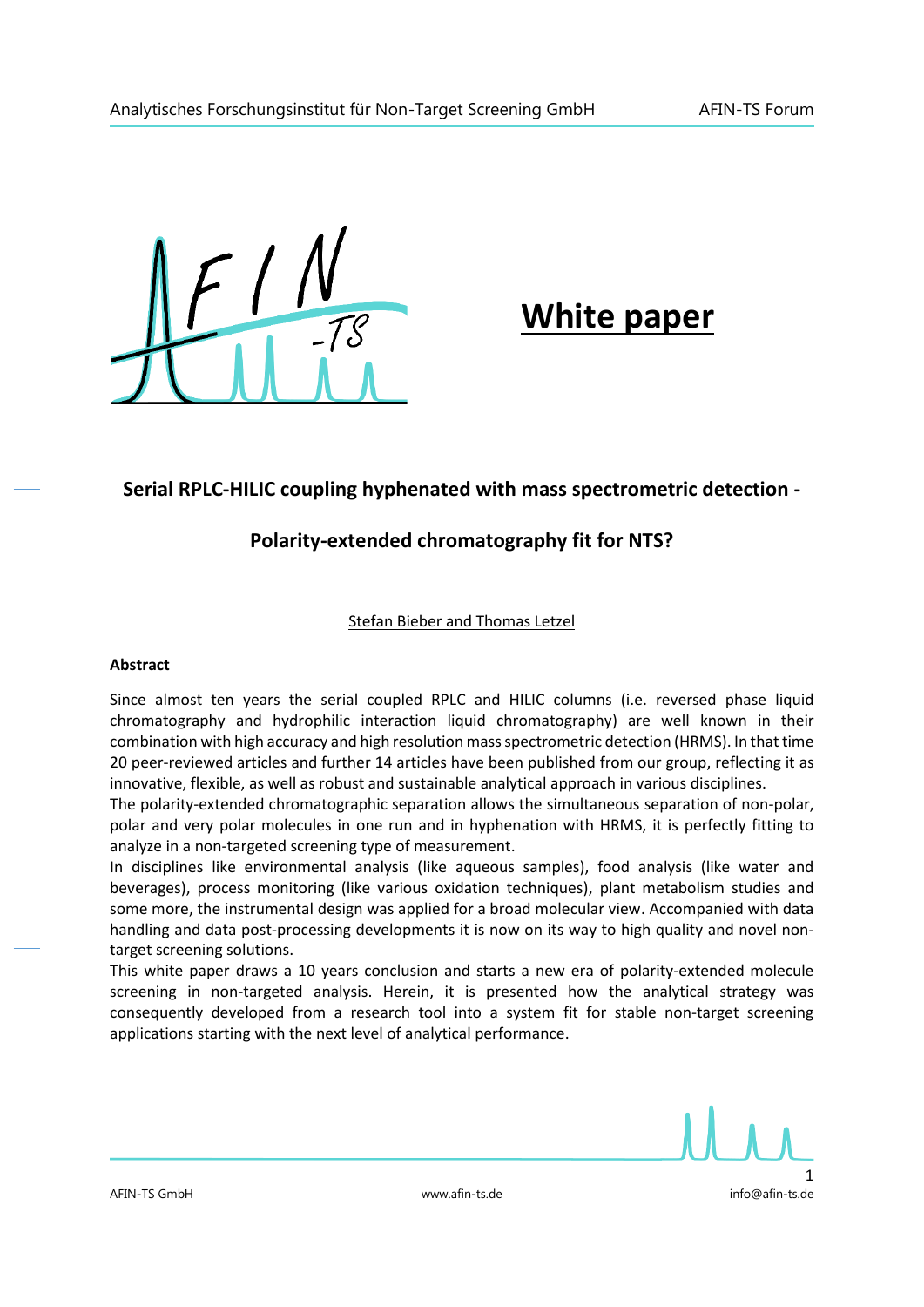#### *An Introduction*

The increasing interest in holistic views on complex samples forces chromatographic separations to become more broaden and directly compatible with sensitive and accurate mass spectrometric detection. In recent overviews [1,2] it has exemplarily been shown that persistent, mobile and toxic (PMT) and very persistent and very mobile (vPvM) substances in waterbodies - often (very) polar (i.e. with a logD (pH)  $\leq$  0 and some of them ionic)- can be determined in a polarity-extended chromatographic setup [3,4]. This analytical solution combines the simultaneous separation of nonpolar, polar and very polar molecules in one run.

In polarity-extended chromatographic separation techniques, the serial coupled setup of a reversed phase liquid chromatographic (RPLC) column and a hydrophilic interaction liquid chromatographic (HILIC) column is thereby one of the most prominent representatives. Although, this setup uses two chromatographic columns, it is no so-called 2-D LC approach, because compounds are only separated in one or the other columns and not in both.

A first example of such a serial coupling was published by Louw et al. for thirteen pharmaceutical compounds in 2008 [5]. And four years later, in 2012, it was part of a review describing various versions of coupled HILIC and RPLC columns [6]. Starting in 2013 our (research) group (at that time located at Technical University of Munich) developed, established and applied the serial coupling to the needs of analytical robustness and leading to non-target screening solutions. Our group consequently published 34 manuscripts on that topic so far and in all a system was applied as shown in Figure 1.



*Figure 1: Scheme of the serial column coupling hyphenated with mass spectrometry. The details of the experimental setup can be found in each publication of the reference list and for generic versions in the Appendix of this 'White Paper'.*

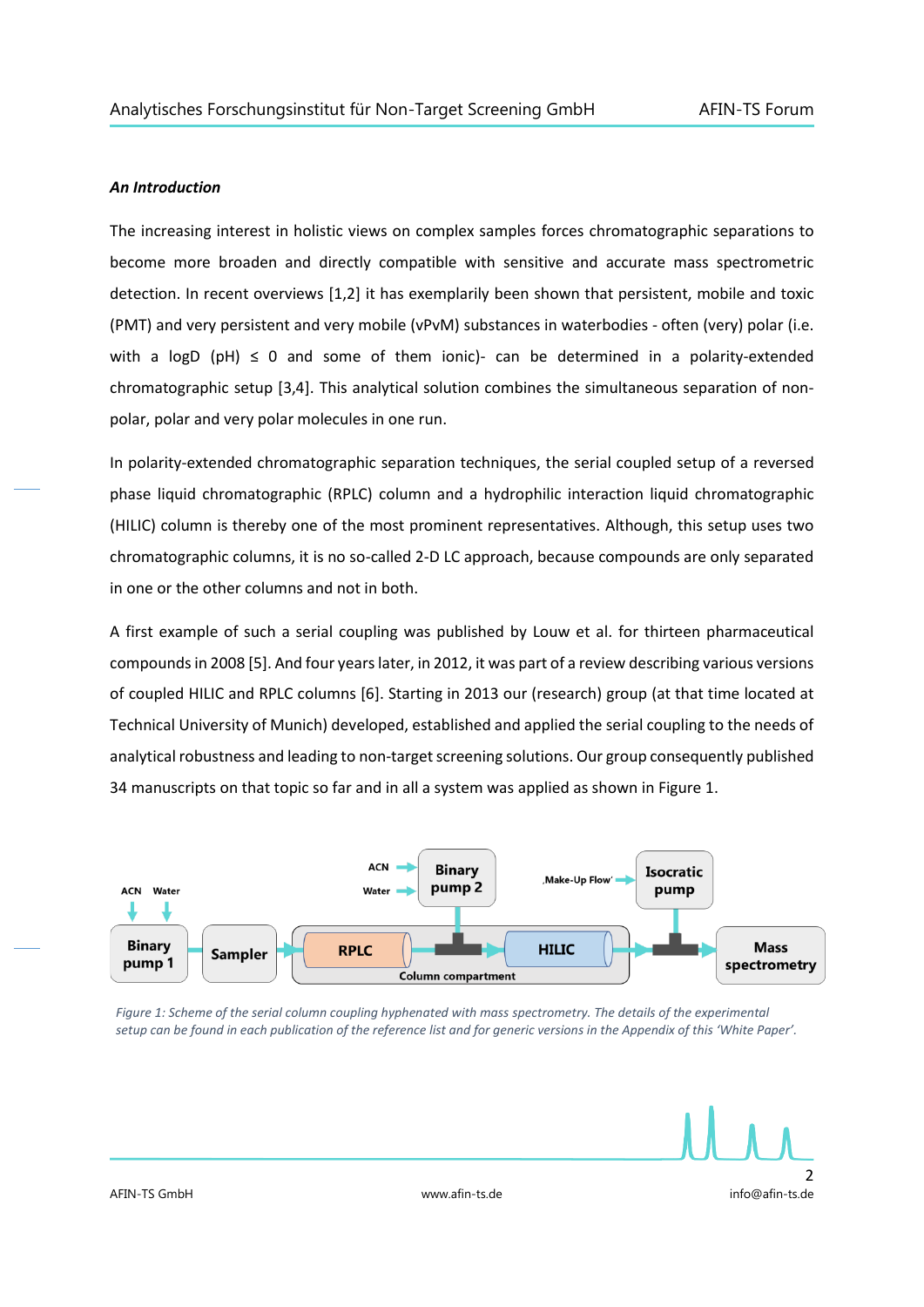#### *The Story of 'Applying RPLC-HILIC'*

The initial method and introducing the serial coupling for complex mixtures was developed by Greco et. al for the analysis of red wine [7] and was initially investigating all the performance properties of the system and the application [8,9].

Next impressive examples using this chromatographic strategy were presented with process monitoring studies (simulating advanced wastewater treatment). Therein, the compounds (of emerging concern) diclofenac [10,11], sulfamethoxazole [12], and bisphenol A [13] were treated by electrochemical oxidation. One prominent compound, the 'EU watch list located' pharmaceutical diclofenac, was intensively be studied [10,11] and results of characterized oxidation products are shown in Figure 2. In long-exposure studies, the drug could partially be oxidized to very polar transformation products (like oxalic acid, fumaric acid (see Figure 2 top), and to inorganic by-products as well (see Figure 2 bottom)).

Besides the oxidation process monitoring with the polarity-extended strategy, various other process studies could analytically be accompanied so far. These included reduction processes, biochemical processes, chemical synthesis and others. Most of these studies were conducted in recent years at AFIN-TS under confidentiality and so have not been published. However, in all cases, the extended separation capabilities of this system were of great benefit and contributed strongly to the success of the mentioned characterization.

Furthermore, the serial coupling was successfully applied in a round-robin test on house dust [14] as well as the investigation of environmentally relevant waters in smaller [15] and in larger [16] international consortia. Therein the coupling was the exclusive and ultimate tool to monitor very polar substances, completing the observation of volatiles(with GC) and of non-polar/polar compounds(with RPLC).

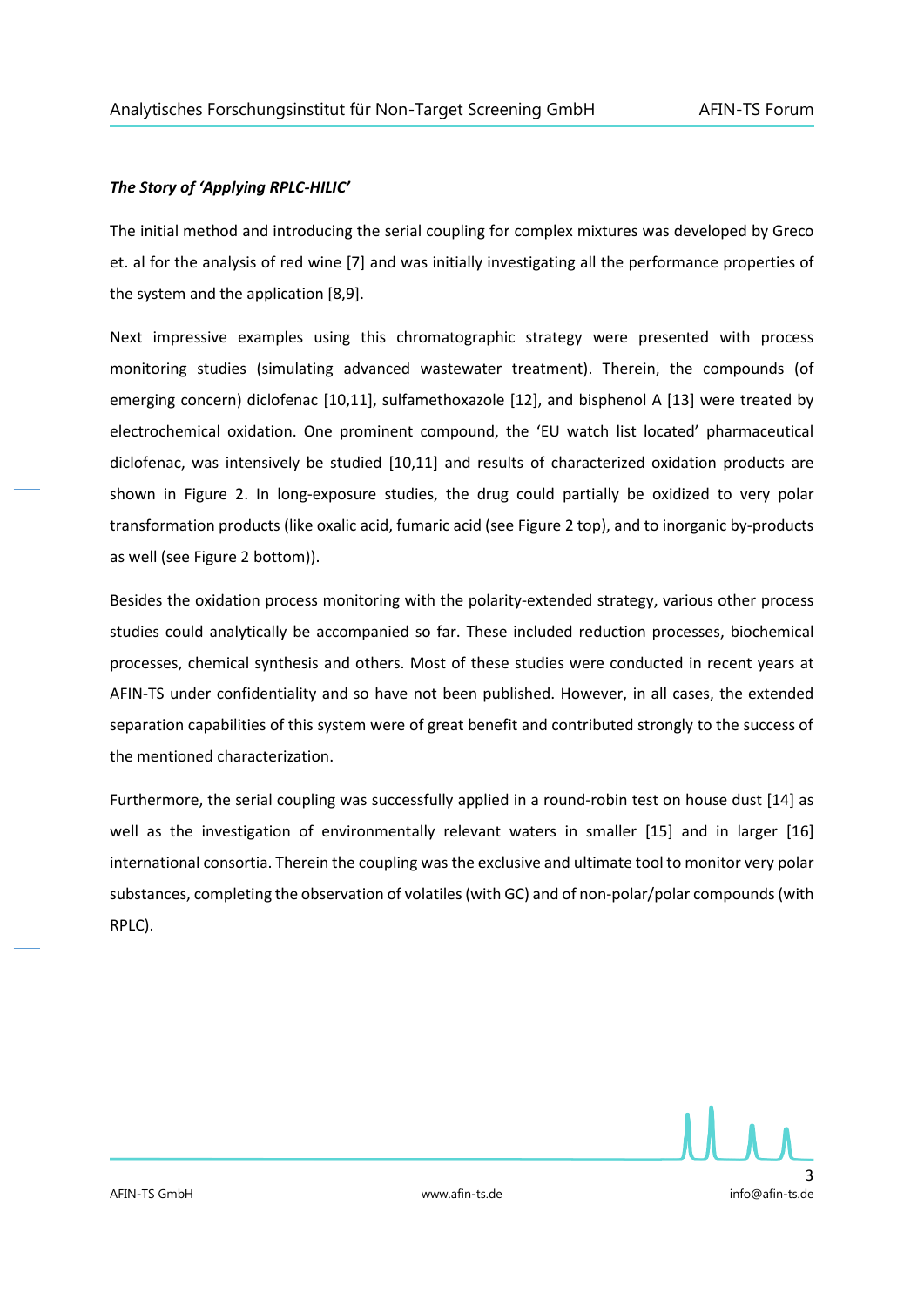





*Figure 2: Extracted ion chromatograms from a transformation study of the pharmaceutical drug diclofenac oxidized with a bordoped diamond electrode. Red marked molecules are HILIC eluting compound (i.e., before 15 minutes) and blue marked molecules are RPLC eluting compounds (i.e., later than 15 minutes). Upper part (i.e., the organic molecules) is adopted and reprinted from [10] with permission from John Wiley and Sons and lower part is from the open access supplementary section of [11].*

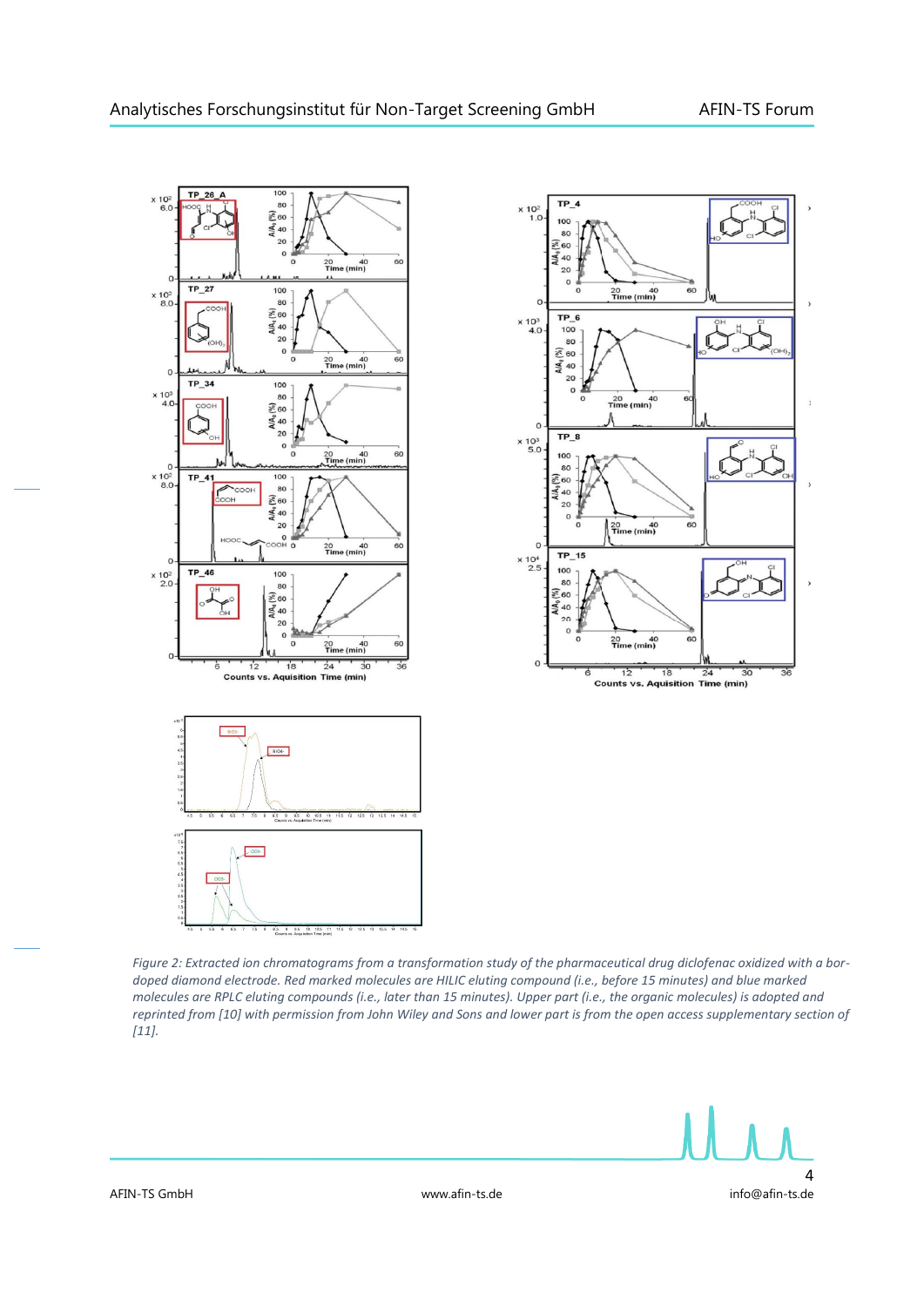In the years 2015-2018 we published several discussion papers presenting the advantages and bottlenecks of polarity-extended chromatography at that time (mainly used in analyzing the aqueous environment) [17-19]. Thereby the comparison with another polarity-extended setup, namely the supercritical fluid chromatography was performed several times [3, 18-20] and the serial coupling was also used in a quantitative study [21]. At this time the coupling was also contributed to a book about non-target and suspects screening in the aqueous environment [22,23]. Since that time the public interest increased regarding this strategy, documented in digitally [24] and written [25] interviews. Consequently, also an application tip to realize the coupling in own HILIC tip series [26] was published. By the way, since the beginning, our group always used zwitterionic types of HILIC columns for the serial column coupling and the generic gradients will be presented and updated for several zwitterionic phases tested so far in our lab (in the Appendix of this document).

#### *RPLC-HILIC and NTS – a perfect match*

Even the first article about red wine in 2013 [7] showed an application of RPLC-HILIC in non-target screening. Figure 3 reprints the original feature plot of the studied red wine containing a description of identification options. The 'feature' remarked there in the figure capture reflected in that days the retention time, the accurate mass and the signal intensity of a detected compound and the word 'feature' reflects it until today.

Non-target screening aims to provide a comprehensive picture of a sample by detecting all ionizable compounds. There are several limitations, which narrow the view in NTS. Among those is the challenge, that only those compounds can be detected in a sufficient way, which are well separated from matrix. As a consequence, the choice of the separation technique (RPLC or HILIC) determines the detectable compounds. With the combination of RPLC and HILIC the accessible space in NTS became significantly broader. So RPLC-HILIC and NTS match perfectly together.

As a result, starting with our first publications we also developed simultaneously data-analysis tools for the so-called suspects and the non-target screening data analysis.

5 AFIN-TS GmbH www.afin-ts.de info@afin-ts.de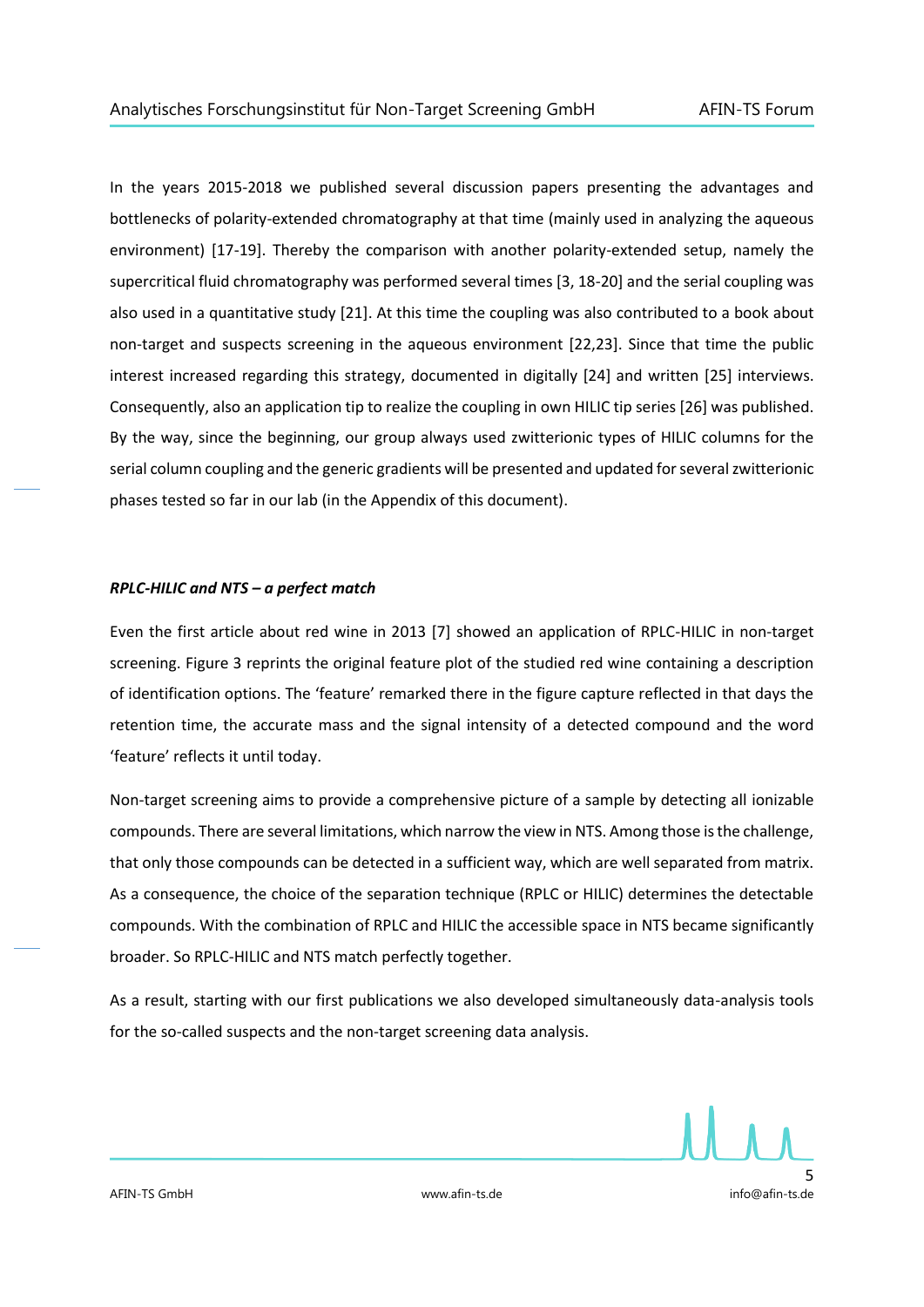

*Figure 3: "(A) Mass profile of red wine. The plot displays the masses of the features detected in three out of three RPLC/ZIC-HILIC/ESI (−)-TOF-MS replicates in function of their retention times. Features corresponding to fertaric acid and transpiceatannol are marked with squares. (B) Extracted ion chromatograms (EICs) for the masses of fertaric acid and transpiceatannol in red wine." Original picture and original figure capture text reprinted from [7] with permission by John Wiley and Sons.*

Thus, in most of the 26 publications until 2018 these strategies and data analyzing concepts were addressed and further developed. Since 2018, these data handling strategies are applied in our research in various fields, such as the aqueous environment, water analyses and in (plant) metabolomics studies. The extended perspective, which is provided by polarity-extended chromatography contributed to a better assessment of samples and applications. Besides that, the basic characteristics of the serial coupling of RPLC and HILIC can be used to elaborate advanced data evaluation workflows.

The studies of Minkus et al., introduced new analyzing processes and filters [27-30], which help to streamline data evaluation and applied that for various surface waters like the river Isar [28] and the

6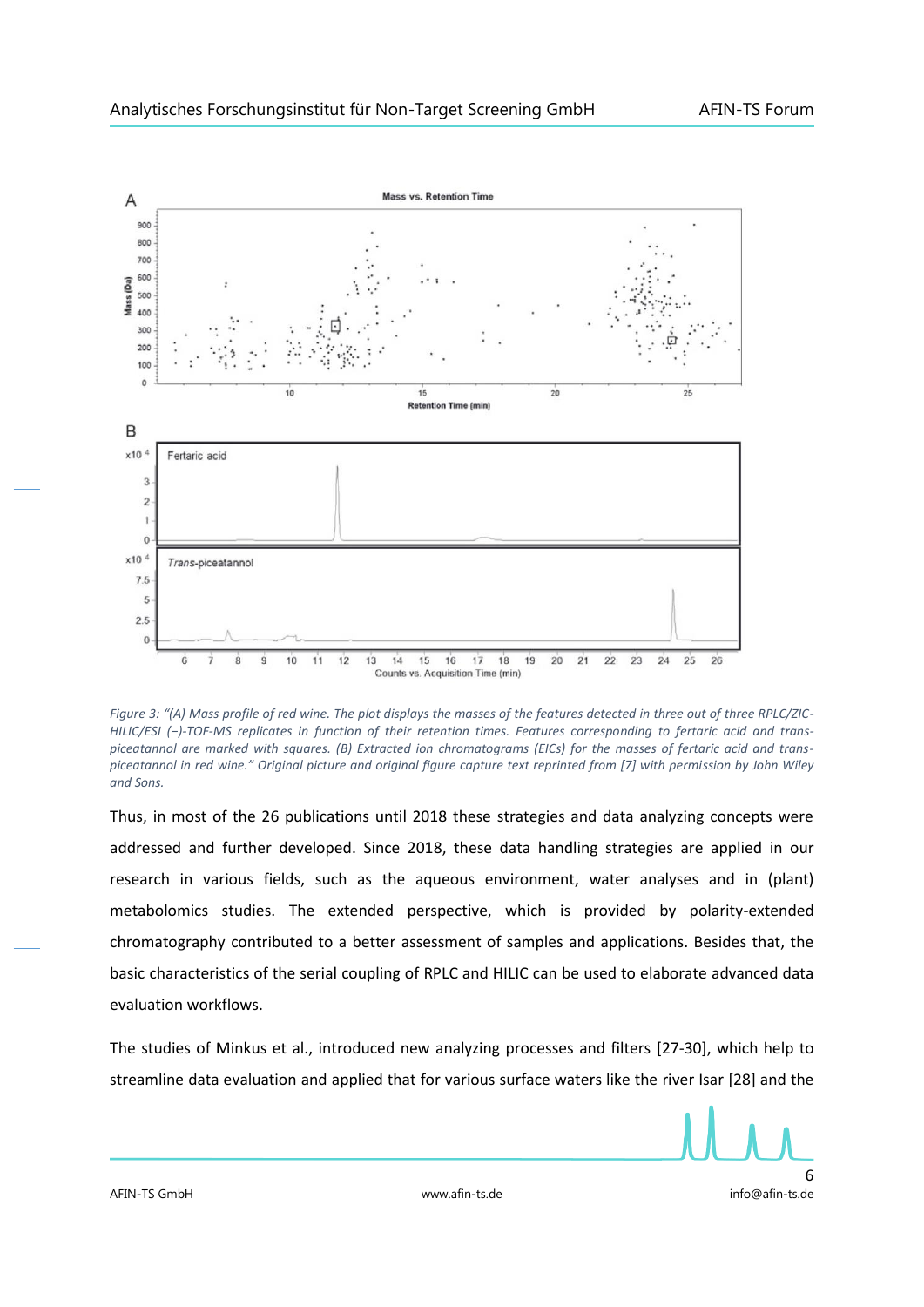river Danube [29,30]. These processes can be combined in a comprehensive workflow for the determination of candidate compounds and contribute strongly to the identification of compounds. Thereby a focus was especially on characterizing and identifying suspects and unknowns in the (very) polar fraction of polarity (see especially the blue section in Figure 4). In several studies [27-30] the analytical performance, the data pre-processing and the data handling played an equal role in nontarget screening approaches. This important equal status was also the core of a recent spotlight article in 2022 [31].



*Figure 4: Data processing workflow from non-targeted raw data to a list of polar as well as nonpolar candidates present in the Danube samples. The figure is reprinted from the open access chapter [30].*

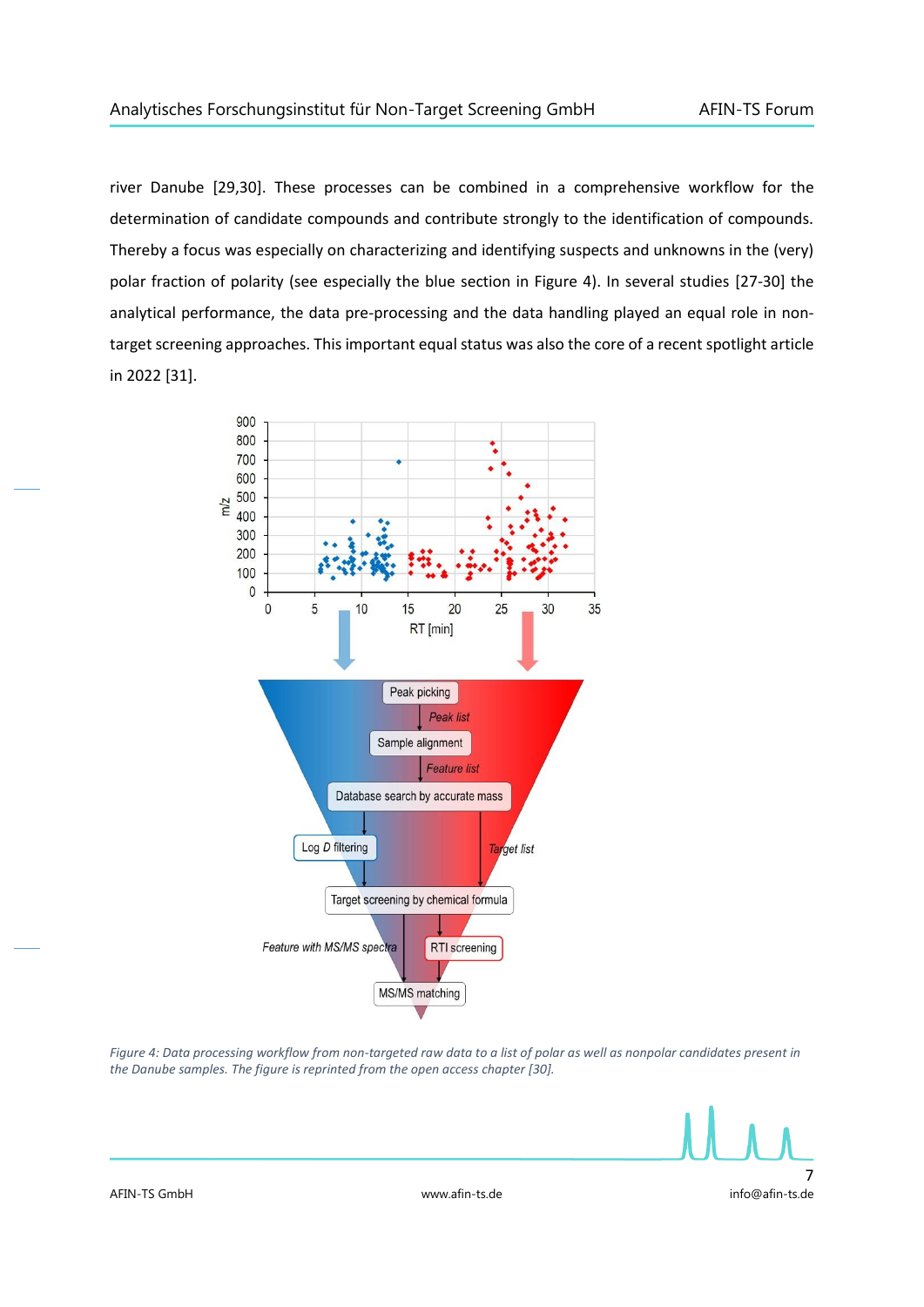Another current status is that the perfect match of the RPLC-HILIC-MS(/MS) analysis, the subsequent data pre-processing and the data handling can easily be transferred into statistical tools. The studies of Wahman et al., introduced new data handling and statistical processes [32-36], which help to understand metabolite changes in plants caused by various reasons (like sample storage [33], or incubation with (hazardous) substances [34, 36]) and using different data producing mass spectrometers [35].



*Figure 5: S-plots (A and B) and contribution plots (C and D) for statistical prioritization and performance of sample dependencies. The figure is reprinted from the open access manuscript [34].*

The rich in content robust data sets can consequently be transferred into statistical tests like Analysis of Variance (ANOVA), Chi-Square Test, Student's T Test, Linear Regression, Pearson's Correlation Coefficient, Mann-Whitney U Test, Kruskal-Wallis Test, Shannon's Diversity Index, Tukey's Test, Cluster Analysis, Spearman's Rank Correlation Test and Principal Component Analysis and others. In Figure 5 such data was put into S-plots and contribution plots for statistical prioritization and performance of

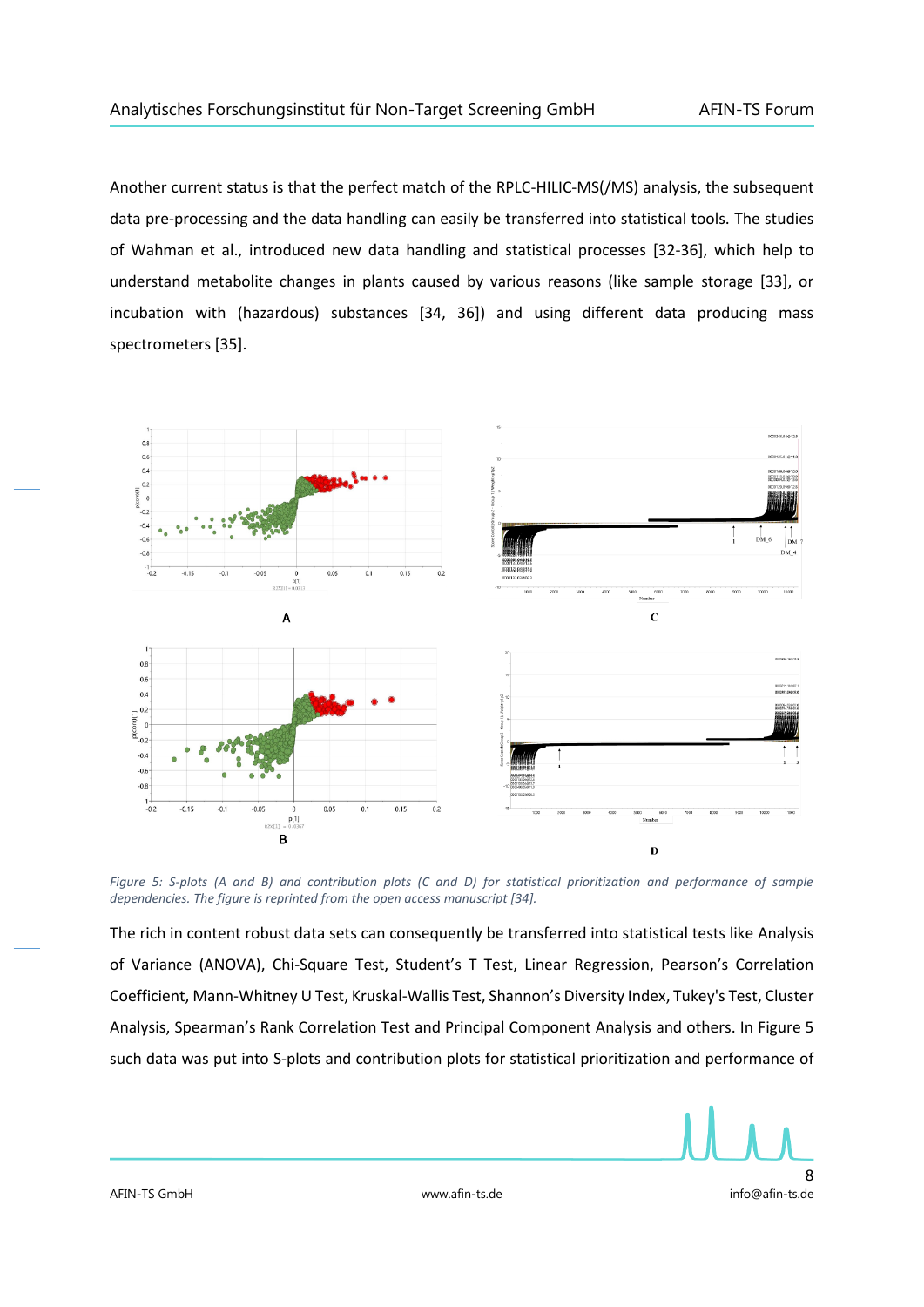sample dependencies [33] leading to completely new insights in sample properties and analytical questions. In Figure 6 an example for successful statistical usage is shown even if different mass spectrometer were applied showing the trend of interlaboratory NTS is future-proofed.



*Figure 6: (a) Loading plot of different Lemna minor samples with the same RPLC-HILIC coupling but in two different mass analyzers (b) resulting OPLS-DA score scatter plot, and (c) the resulting S-plot of Lemna minor samples with red marked molecules that represent the common ones between the two mass spectrometer The figure is reprinted from the open access manuscript [35].*

In current projects and solutions this (statistical relevant) data can and will be used for deep learning tools and neuronal networks (for modelling and predictions) answering todays and future questions in NTS.

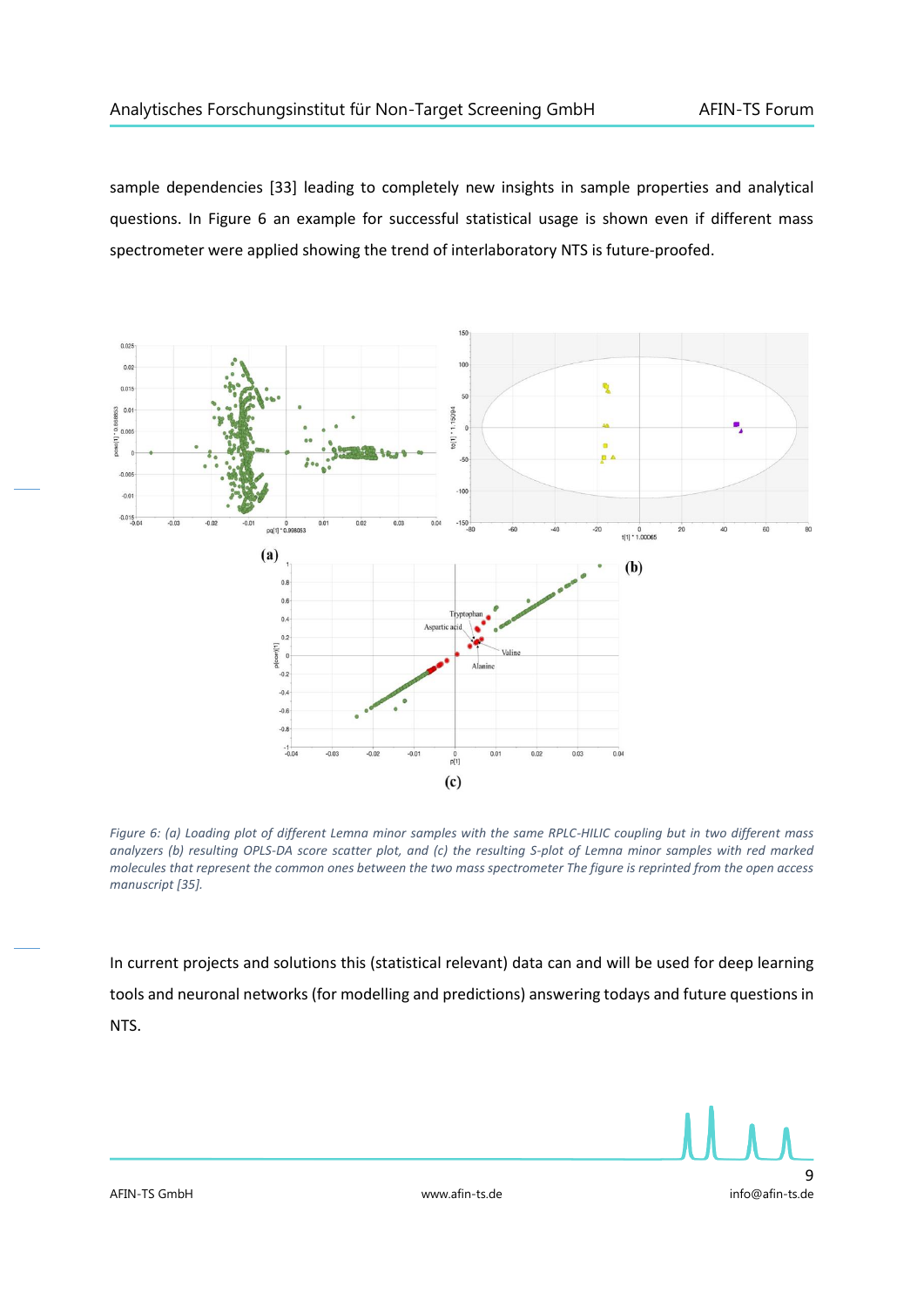#### *The future and 'Applying RPLC-HILIC in the next decade'*

One decade after introducing the RPLC-HILIC-MS(/MS) into the analytical community (and in focus on non-target screening) the technique has come of age from pure discovering applications to a more broaden use in research, commercial and public laboratories. In recent years, several laboratories have installed the serial coupling of RPLC and HILIC. Some of them were supported by AFIN-TS in realizing the general -but adapted with their needs - analytical concept for individual success in receiving new insights in complex samples. The next step is a further distribution of polarity-extended chromatography in NTS on a global stage. The time has come, the systems are ready.

#### *Acknowledgements*

We acknowledge all our colleagues and co-authors (see in the author list of the 36 references below), who worked really hard, enthusiastically and innovative to bring the serial coupling in hyphenation with mass spectrometry, the consequent data preprocessing concepts and data handling strategies to that level, so it is a really perfect match for non-target screening. We -at AFIN-TS- really appreciate this.

Figures 2 (bottom part), 5 and 6 are licensed under a Creative Commons Attribution 4.0 International License: [http://creativecommons.org/licenses/by/4.0/.](http://creativecommons.org/licenses/by/4.0/)

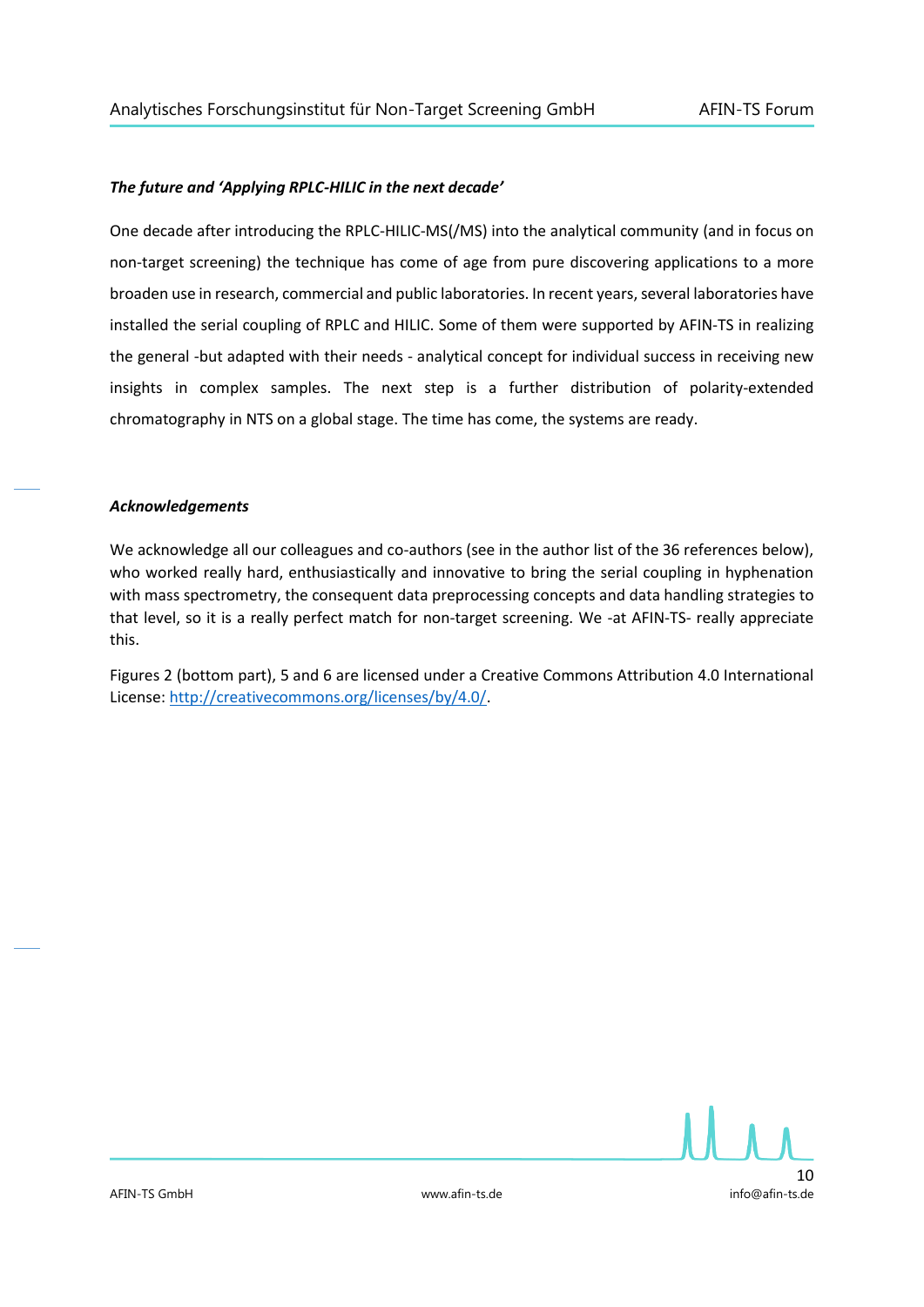#### *References:*

[1] S.E. Hale, M. Neumann, I. Schliebner, J. Schulze, F.S. Averbeck, C. Castell-Exner, M. Collard, D. Drmač, J. Hartmann, R. Hofman-Caris, J. Hollender, M. de Jonge, T. Kullick, A. Lennquist, T. Letzel, K. Nödler, S. Pawlowski, N. Reineke, E. Rorije, M. Scheurer, G. Sigmund, H. Timmer, X. Trier, E. Verbruggen, H.P.H. Arp (2022) Getting in control of persistent, mobile and toxic (PMT) and very persistent and very mobile (vPvM) substances under REACH to protect water resources: - Strategies from diverse perspectives. Environmental Sciences Europe, 34, 22. **Open access.**

[2] H. Rüdel, W. Körner, T. Letzel, M. Neumann, K. Nödler, and T. Reemtsma (2020) Persistent, mobile and toxic substances in the environment - a spotlight on current research and regulatory activities. Environmental Sciences Europe 32, 5. **Open access.**

[3] S. Bieber, G. Greco, S. Grosse, T. Letzel (2017) RPLC-HILIC and SFC with mass spectrometry: Polarityextended organic molecule screening in environmental (water) samples. Analytical Chemistry, 89, 7907–7914.

[4] S. Bieber, T. Letzel (2020) White Paper - Polarity-extended chromatography: A holistic solution analyzing organic molecules in the aqueous environment? AFIN-TS Forum, February (1), 1-4. **Open access.**

[5] S. Louw, A. S.Pereira, F. Lynen, M. Hanna-Brown, P. Sandra (2008) Serial coupling of reversed-phase and hydrophilic interaction liquid chromatography to broaden the elution window for the analysis of pharmaceutical compounds. Journal of Chromatography A, 1208, 1–2, 90-94.

[6] G. Greco, T. Letzel (2012) The hyphenation of HILIC, RP- HPLC and API – MS. LCGC N. America and Spectroscopy supplement: Current Trends in Mass Spectrometry, 10 (2), 40-44. **Open access.**

[7] G. Greco, S. Grosse, T. Letzel (2013) Serial coupling of reversed-phase and zwitterionic hydrophilic interaction LC/MS for the analysis of polar and nonpolar phenols in wine. Journal of Separation Sciences, 36 (8), 1379–1388.

[8] G. Greco, A. Boltner, T. Letzel (2014) Behavior of apolar compounds in serial RPLC/HILIC separations with mass spectrometric detection. American Journal of Modern Chromatography, 1(1), 12-25. **Open access.**

[9] G. Greco, S. Grosse, T. Letzel (2014) Robustness of a method based on the serial coupling of reversed-phase and zwitterionic hydrophilic interaction LC/MS for the analysis of phenols. Journal of Separation Sciences, 37 (6), 630–634.

[10] M. Rajab, G. Greco, C. Heim, B. Helmreich, T. Letzel (2013) Serial coupling of RP and zwitterionic hydrophilic interaction LC-MS: Suspects screening of diclofenac transformation products by oxidation with a boron-doped diamond electrode. Journal of Separation Sciences 36 (18): 3011-3018.

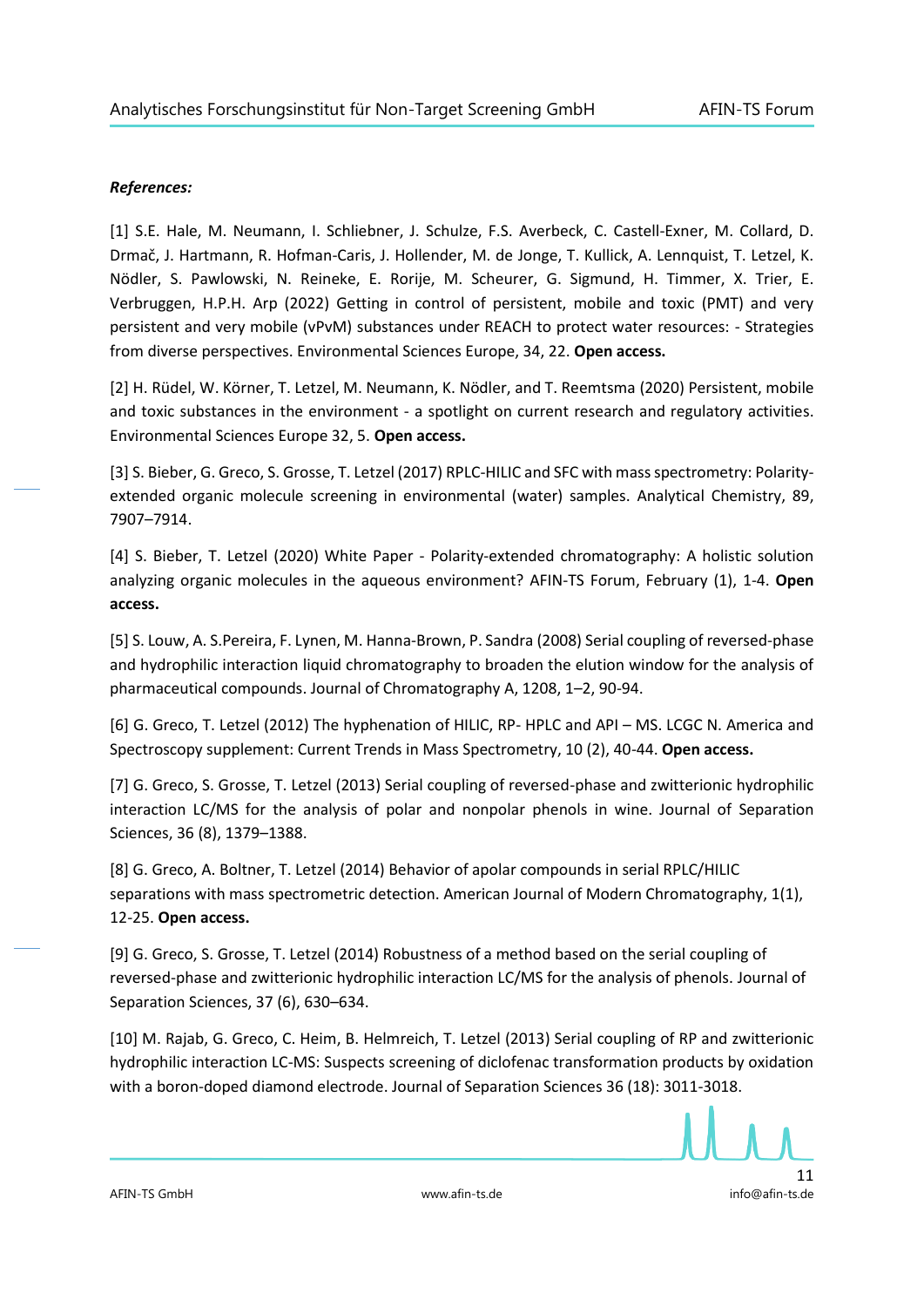[11] C. Heim, M. Rajab, G. Greco, S. Grosse, J. E. Drewes, T. Letzel, B. Helmreich (2020) Fate of diclofenac and its transformation and inorganic by-products in different water matrices during electrochemical advanced oxidation process using a boron-doped diamond electrode. Water 12(6), 1686. **Open access.**

[12] M. Rajab, C. Heim, G. Greco, B. Helmreich, T. Letzel (2013) Removal of sulfamethoxazole from wastewater treatment plant effluents by a boron-doped diamond electrode. International Journal of Environmental Pollution and Solutions 1(3): 88-97. **Open access.**

[13] M. Rajab, C. Heim, T. Letzel, J.E. Drewes, B. Helmreich (2016) Electrochemical oxidation of Bisphenol A by a boron-doped diamond electrode in different water matrices: Identification of transformation products and evaluation of inorganic by-products. International Journal of Environmental Science and Technology 2016: 13, 2539-2548.

[14] P. Rostkowski, P. Haglund, R. Aalizadeh, N. Alygizakis, N. Thomaidis, J. B. Arandes, P. Booij, H. Budzinski, P. Brunswick, A. Covaci, S. Grosse, R. Hindle, I. Ipolyi, K. Jobst, S. L.Kaserzon, P. Leonards, F. Lestremau, T. Letzel, J. Magnér, H. Matsukami, C. Moschet, P. Oswald, M. Plassmann, J. Slobodnik, C. Yang (2019) The strength in numbers: Comprehensive characterization of house dust using complementary mass spectrometric techniques. Analytical and Bioanalytical Chemistry, 411 (10), 1957–1977. **Open access.**

[15] T. Letzel, A. Bayer, W. Schulz, A. Heermann, T. Lucke, G. Greco, S. Grosse, W. Schüssler, M. Sengl, and M. Letzel (2015) LC-MS screening techniques for waste water analysis and analytical data handling strategies: Sartans and their transformation products as an example. Chemosphere 137, 198-206.

[16] E.L. Schymanski, H.P. Singer, J. Slobodnik, I.M. Ipolyi, P. Oswald, M. Krauss, T. Schulze, P. Haglund, T. Letzel, S. Grosse, N.S. Thomaidis, A. Bletsou, C. Zwiener, M. Ibáñez, T. Portolés, R. de Boer, M.J. Reid, M. Onghena, U. Kunkel, W. Schulz, A. Guillon, N. Noyon, G. Leroy, P. Bados, S. Bogialli, D. Stipaničev, P. Rostkowski, J. Hollender. (2015) Non-target screening with high resolution mass spectrometry: Critical review using a collaborative trial on water analysis. Analytical Bioanalytical Chemistry 407 (21): 6237- 6255. (see especially Figure S1 in Supplementary part). **Open access.**

[17] S. Grosse und T. Letzel (2015) Polaritätserweiterte Flüssigchromatographie zur gleichzeitigen Analyse von sehr polaren, polaren und unpolaren Molekülen in Gewässern. Wasserforum-Sonderpublikation zum 11. Langenauer Wasserforum, 11. **Open access.**

[18] S. Bieber, S. Grosse, S. Veloutsou, T. Letzel (2016) Polarity-extended chromatographic separations: A novel view on trace organic compounds in environmental samples. NORMAN Bulletin 5, 16-18. **Open access.**

12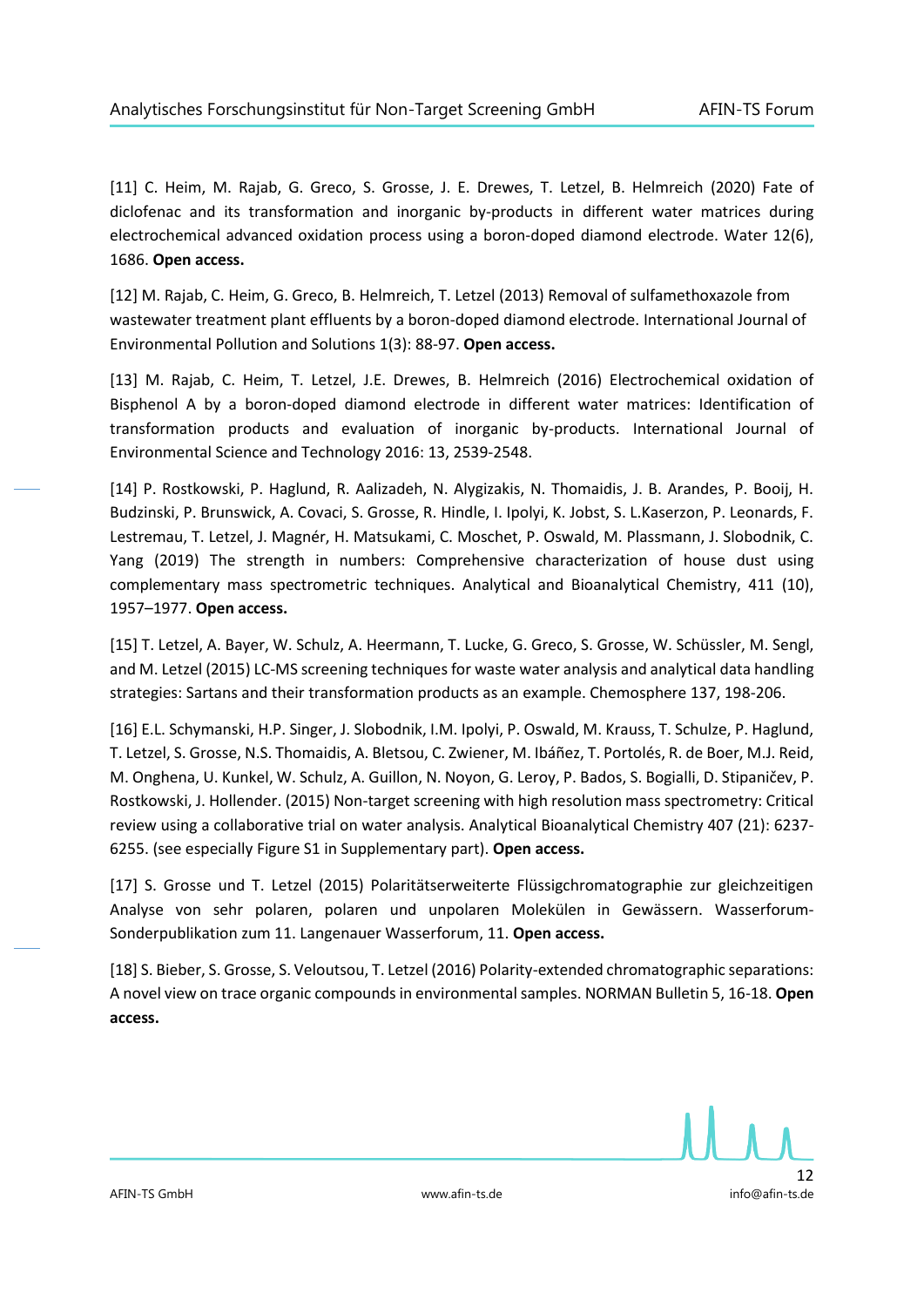[19] S. Bieber, T. Letzel (2017) RPLC-HILIC und SFC - Polaritätserweiterte und orthogonale Trenntechniken für den Nachweis von organischen Spurenstoffen. Wasserforum- Sonderpublikation zum 12. Langenauer Wasserforum, 14/15. **Open access.**

[20] S. Bieber, T. Letzel (2018) Orthogonal separation techniques to analyze (very) polar molecules in water samples: Assessing SFC and Reversed-Phase LC–HILIC. LCGC Europe 31(11): 602-606. **Open access.**

[21] A. Boltner, W. Schröder, S. Grosse, A. Schreiber, and T. Letzel (2016) Simultaneous characterization of highly polar, polar and nonpolar compounds in wastewater using serial coupled RPLC and HILIC with a QTRAP® 5500 LC-MS/MS. Sciex Technical Note, Pub Num RUO-MKT-02-3765-A. **Open access.**

[22] T. Letzel, S. Grosse, W. Schulz, T. Lucke, A. Kolb, M. Sengl, M. Letzel (2016) New (practical) strategies in target, suspects, and non-target LC-MS(/MS) screening: Bisoprolol and transformation products as an example. In Assessing Transformation Products of Chemicals by Non-Target and Suspect Screening – Strategies and Workflows (Volume 1) J. E. Drewes and T. Letzel (Editors) e-book (ACS SYMPOSIUM SERIES 1241 and 1242), American Society of Chemistry, Chapter 6, 85-101.

[23] S. Bieber, S. Ruppe, S. Grosse, J.E. Drewes, T. Letzel (2016) Widening the analytical perspective: Polarity extended separation for monitoring of trace organic compounds in surface water matrices. In Assessing Transformation Products of Chemicals by Non-Target and Suspect Screening – Strategies and Workflows (Volume 1) J. E. Drewes and T. Letzel (Editors) e-book (ACS SYMPOSIUM SERIES 1241 and 1242), American Society of Chemistry, Chapter 7, 103-117.

[24] Thomas Letzel (Analytica Interview 2018) Interview with Laura Bush. https://www.chromatographyonline.com/view/analytical-techniques-water-analysis especially the sub-content 'Moving Beyond Reversed-Phase LC'. **Open access.**

[25] Laura Bush (2019) Trends in Water Analysis – Interview with Thomas Letzel. LCGC N. America 37(4), 262-264. **Open access.**

[26] G. Greco, T. Letzel: RPLC-HILIC with MS detection (HILIC Solution Series No.11) Originally published on Separation Sciences, 2017, http://www.sepscience.com; (open access) Now online available; see http://www.afin-ts.de/Weiterfuehrende-Literatur/Literatur-HILIC/. **Open access.**

[27] S. Minkus, S. Bieber, S. Moser, T. Letzel (2020) Optimization of electrospray ionization parameters in an RPLC-HILIC-MS/MS coupling by design of experiment. AFIN-TS Forum; March (2): 1-17. **Open access.**

[28] S. Minkus, S. Grosse, S. Bieber, S. Veloutsou, T. Letzel (2020) Optimized hidden target screening for very polar molecules in surface waters including a compound database inquiry. Analytical and Bioanalytical Chemistry 412 (20), 4953–4966. **Open access.**

13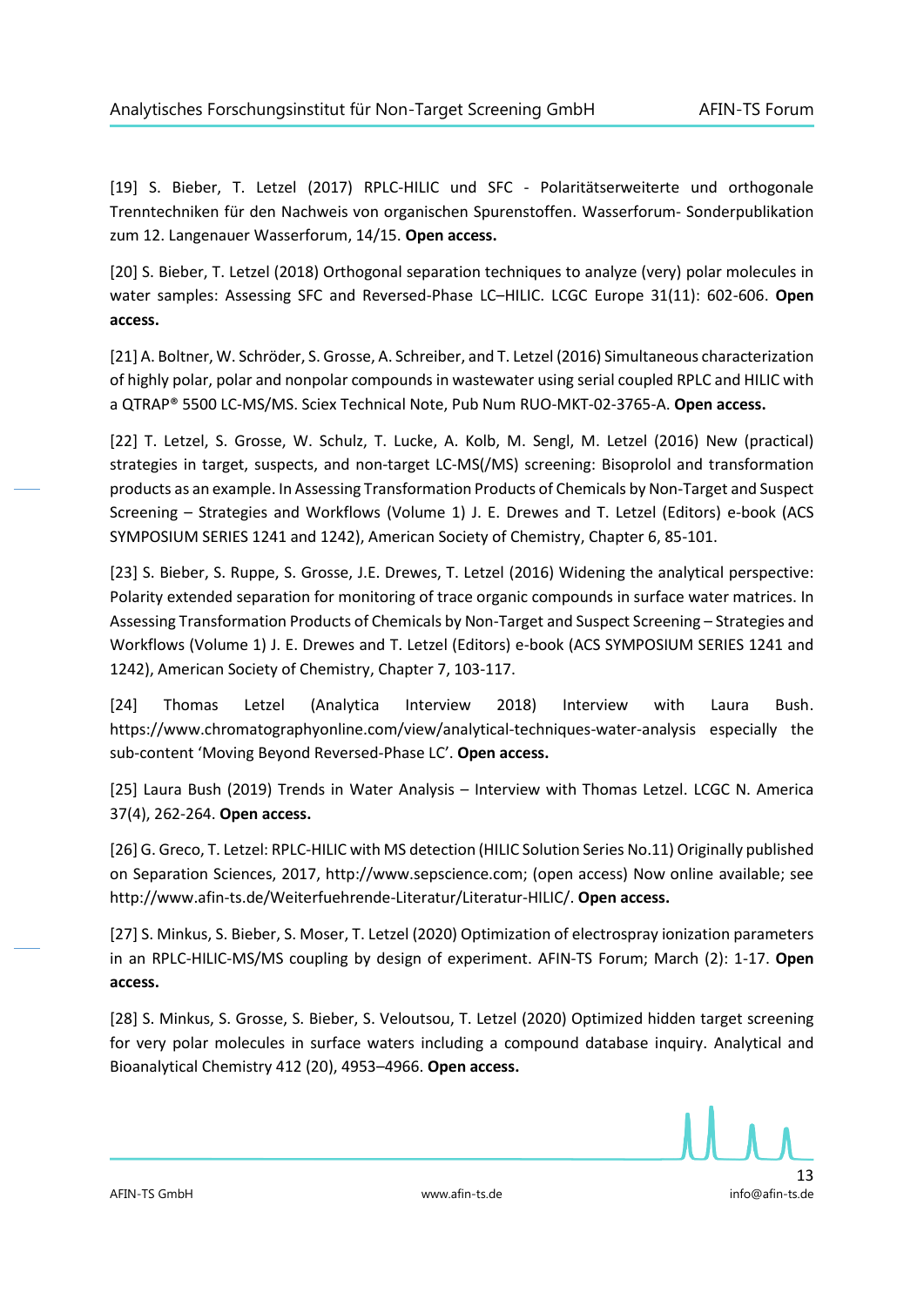[29] S. Minkus, S. Bieber, T. Letzel (2021) (Very) polar organic compounds in the Danube river basin: a non-target screening workflow and prioritization strategy for extracting highly confident features. Analytical Methods 13(17), 2044 – 2054.

[30] S. Minkus, S. Bieber, T. Letzel (2021) Polarity-extended non-target screening using RPLC-HILIC-ESI-QToF-MS/MS and tailor-made data handling; In: Joint Danube Survey 4 Scientific Report: A Shared Analysis of the Danube River. Liška, I., Wagner, F., Sengl, M., Deutsch, K., Slobodník, J., Paunovic, M. (eds.). International Commission for the Protection of the Danube River, Vienna. ISBN: 978-3-200- 07450-7, Chapter 33, 363-372. **Open access.**

[31] S. Minkus, S. Bieber and T. Letzel (2022) Spotlight on mass spectrometric non-target screening analysis: Advanced data processing methods recently communicated for extracting, prioritizing and quantifying features. Analytical Science Advances, 1-10. **Open access**.

[32] R. Wahman, J. Grassmann, P. Schroeder, T. Letzel (2019) Plant metabolomics via RPLC-HILIC-TOF-MS. LCGC N. America and Spectroscopy supplement: Current Trends in Mass Spectrometry, March, 8- 15. **Open access.**

[33] R. Wahman, J. Grassmann, P. Schroeder, T. Letzel (2020) Lemna minor aging studies using polarity extended extraction and metabolite non-target screening analysis. *Journal of Pharmaceutical and Biomedical Analysis*, 188, 113362.

[34] R. Wahman, A. Sauvêtre, P. Schröder, S. Moser, T. Letzel (2021) Untargeted metabolomics studies on drug-incubated Phragmites australis profiles. Metabolites, 11(1), 2. **Open access.**

[35] R. Wahman, S. Moser, S. Bieber, C. Cruzeiro, P. Schröder, A. Gilg, F. Lesske, T. Letzel (2021) Untargeted analysis of Lemna minor metabolites: Workflow and prioritization strategy comparing highly confident features in between different mass spectrometers. Metabolites, 11(12), 832. **Open access.**

[36] R. Wahman, C. Cruzeiro, J. Graßmann, P. Schröder, T. Letzel (2022) The changes in Lemna minor metabolomic profile: a response to diclofenac incubation. Chemosphere, 287(1), 132078.